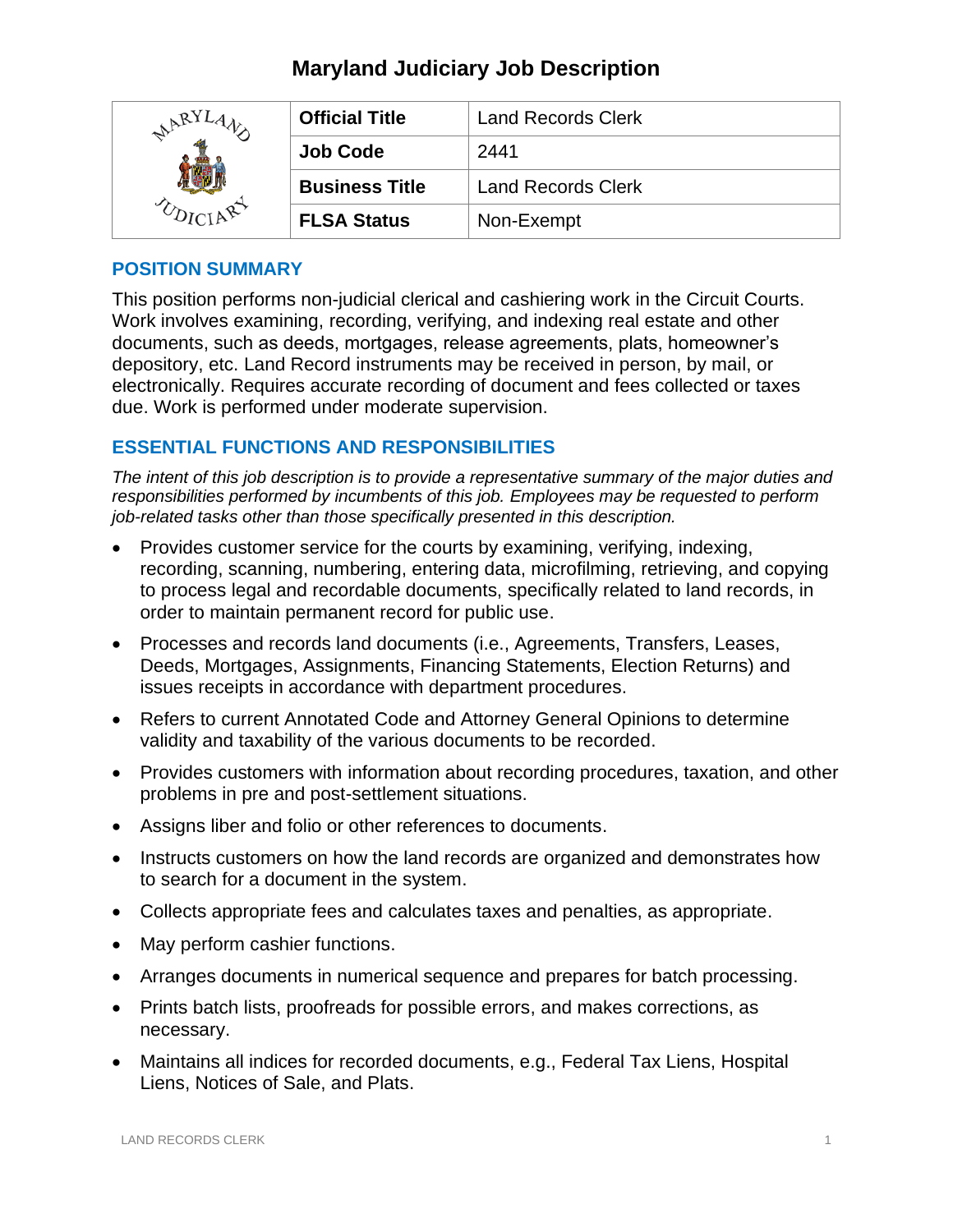# **Maryland Judiciary Job Description**

## **MINIMUM QUALIFICATIONS**

### **Education and Experience**

- High school diploma (or GED equivalent).
- One (1) year of general clerical experience.

### **Note:**

- A Bachelor's Degree may substitute the required work experience.
- A Paralegal/Associates Degree or 60 college credits may substitute the required work experience.
- A Paralegal Certificate may substitute the required work experience.

## **KNOWLEDGE, SKILLS, AND ABILITIES**

### **Knowledge of:**

- Judicial policies, procedures, and forms.
- Basic English and arithmetic to include, but not limited to, spelling, punctuation, addition, subtraction, multiplication, and division.
- Office equipment including, but not limited to, computers, telephones, copiers, scanners, fax machines, etc.

### **Skill in:**

- Applying job-related terminology, codes, policies, procedures, rules, regulations, and laws.
- Communicating information effectively.
- Analyzing records, reports, and other business and financial documents noting details and facts pertinent to this assignment.

### **Ability to:**

- Use standard office and business equipment including, but not limited to, personal computers, word processing, spreadsheets, database software, copier, microfilm machine, register, scanner, fax machine, etc.
- Operate special duplication equipment, typewriter, time/date document liber/folio, adding machine, numbering, and scanners.
- Calculate figures and amounts such as discounts, interest, commissions, proportions, and percentages.
- Communicate clearly, tactfully, and effectively with judges, the public, police agencies, attorneys, and other court officials and personnel, both verbally and in writing.
- Interpret, apply, and follow a variety of written or verbal instructions.
- Provide assistance, guidance, and direction to others in a polite and efficient manner.